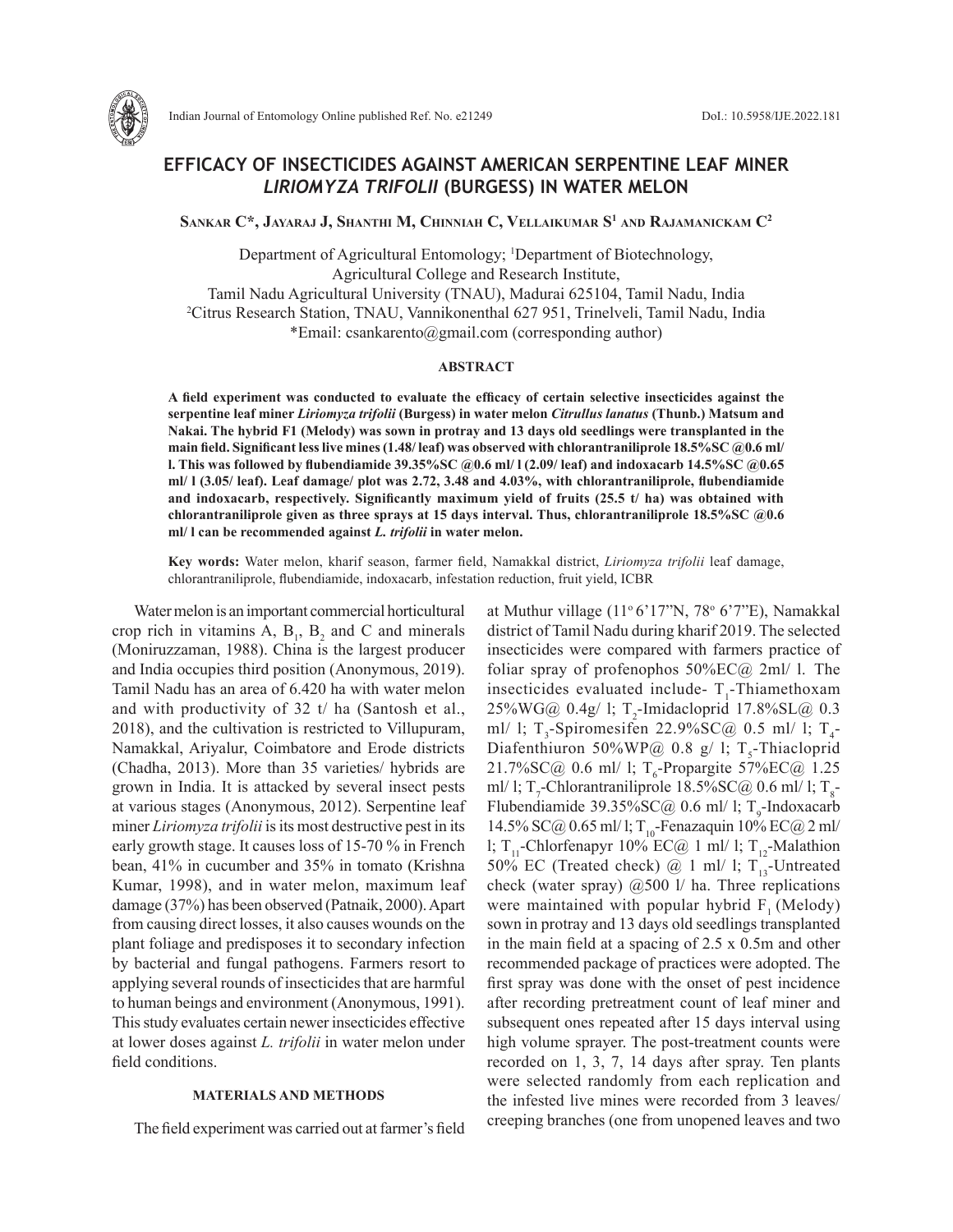opened leaves) and the infestation level was assessed. The observations on % leaf damage and score were done using the sampling grade as follows (% infestation, category of intensity: 0-10, Very low; 11-20, Low; 21-30 Moderate; 31-40 Severe; and >41 Very Severe The observation on leaf damage (%) was converted as score values as given by Galande (2001) and Onkara Naik et al. (2019). Water melon fruits were harvested and pooled to arrive at the total fruit yield  $(t/ha)$ . The increase in yield and income over untreated check was worked out and the benefit cost ratio was calculated following the procedure- $BCR = Gross$  income / (total cost of cultivation + cost of plant protection) and (cost of insecticide + labour charges for spraying) as adopted by Akila and Sundara Babu (1994). The data were analyzed for ANOVA. The data on incidence were transformed into square root transformation and analyzed in SPSS (version 22) (IBM Crop. Released 2013) software to identify the most effective treatments and their means were compared by significant difference at p<0.05 ANOVA following Tukeys' Honest Significant Difference test.

# **RESULTS AND DISCUSSION**

The results showed that all the insecticides were effective in reducing the *L. trifolii* incidence. The data on number of live mines/ leaf, % leaf damage, % reduction of live mines over untreated check, % reduction leaf damage and increase in yield are given in Table 1. The results revealed a significant less number of live mines with chlorantraniliprole (1.48/ leaf) followed by flubendiamide (2.09/ leaf), indoxacarb (3.05/ leaf), as against maximum in the untreated check (12.83/ leaf). The % leaf damaged was the least in chlorantraniliprole treated plants (2.72%) followed by flubendiamide (3.48%), indoxacarb (4.03%) as against maximum in the untreated plot (35.31%). The % reduction in leaf damage over untreated check was the highest (92.29%) with chlorantraniliprole followed by flubendiamide (90.14%) and indoxacarb (88.59%) when sprayed at 15 days interval. A significantly high fruit yield (25.50 t/ ha) and incremental cost benefit ratio (ICBR) (1:1.56) was obtained with chlorantraniliprole followed by flubendiamide (24.43 t/ ha; 1:1.49), indoxacarb (23.50 t/ ha; 1:1.44) as compared to the untreated check of 16.30 t/ ha).

Variya and Patel (2012) reported the efficacy of diafenthiuron, emamectin benzoate, thiamethoxam and spinosad in reducing the leaf miner incidence and increasing the yield of water melon. Radhakrishnan and Natarajan (2009) also reported a significant effect

of trap + dimethoate 30  $EC(a, 2 \text{ ml}/1$  and methyl demeton 25EC@ 2 ml/ l which registered lesser leaf miner incidence. Present results are in conformity with those of Saad Mousa et al. (2013) on the efficacy of chlorantraniliprole, chlorfenapyr, indoxacarb, and spinosad mixed with abamectin. Selvaraj et al. (2017) confirmed that chlorantraniliprole 4.3%+ abamectin 1.7% dose was significantly effective, while Sapkal et al. (2018) and Anjali et al. (2018) found that use of chlorantraniliprole, flubendiamide and indoxacarb is effective in tomato. Rohit et al. (2020) observed that during summer (2019), cyantraniliprole led to the least leaf mines (4.34%) and leaf damage (13.01%). Ramesh and Ukey (2007) observed the superiority of chlorantraniliprole and abamectin in tomato while Kousika et al. (2015) observed that chlorantraniliprole 4.3% + abamectin 1.7% SC mixture was effective against *Tuta abosoluta* (Meyrick) damage in tomato. Hafsi et al.(2012) and Braham et al.(2012) also obtained similar results. The fact that chlorantraniliprole, spinosad and chlorfenapyr are comparable in their efficacy was also observed by Smitha et al (2017), Connroy et al. (2008), Pereira et al (2014) and Naeem et al. (2016). Thus, it can be concluded that chlorantraniliprole is superior giving maximum fruit yield  $(25.50 \text{ t/ha})$  and ICBR  $(1.1.56)$ .

## **ACKNOWLEDGEMENTS**

The facility provided by the Tamil Nadu Agricultural University for carrying out this research work is gratefully acknowledged. The first author thanks the ICAR-Krish Vigyan Kendra, Namakkal, Veterinary College and Research Institute, Namakkal, Tamil Nadu Veterinary and Animal Sciences University for granting study leave to undergo PhD programme.

#### **REFERENCES**

- Akila S, Sundara Babu P C. 1994. Release of different doses of *Trichogramma* and its effect on internode borer, yield and quality of sugarcane. Sugarcane London 2: 22-23.
- Anjali K, Suganthi A, Bhuvaneswari K, Ganga M. 2018. Survey on pests and pesticides usage pattern and studies on flubendiamide residues in market samples of exotic vegetables. Madras Agricultural Journal 105: 291-296.
- Anonymous. 2012. AESA based IPM package watermelon Department of Agriculture and Co-operation, Ministry of Agriculture, Government of India. pp. 20-25.
- Anonymous. 1991. Annual Progress Report, Castor, Directorate of Oilseed Research, Hyderabad, India. pp. 121-137.
- Anonymous. 2019.www.faostat.org.https://beef2live.com/story-rankingcountries-produce water melons. 263 pp.
- Braham M H, Glida-Gnidez L, Hajji, 2012. Management of the tomato borer, *Tuta absoluta* in Tunisia with novel insecticides and plant extracts. Bulletin OEPP/EPPO, 42(2): 291-296.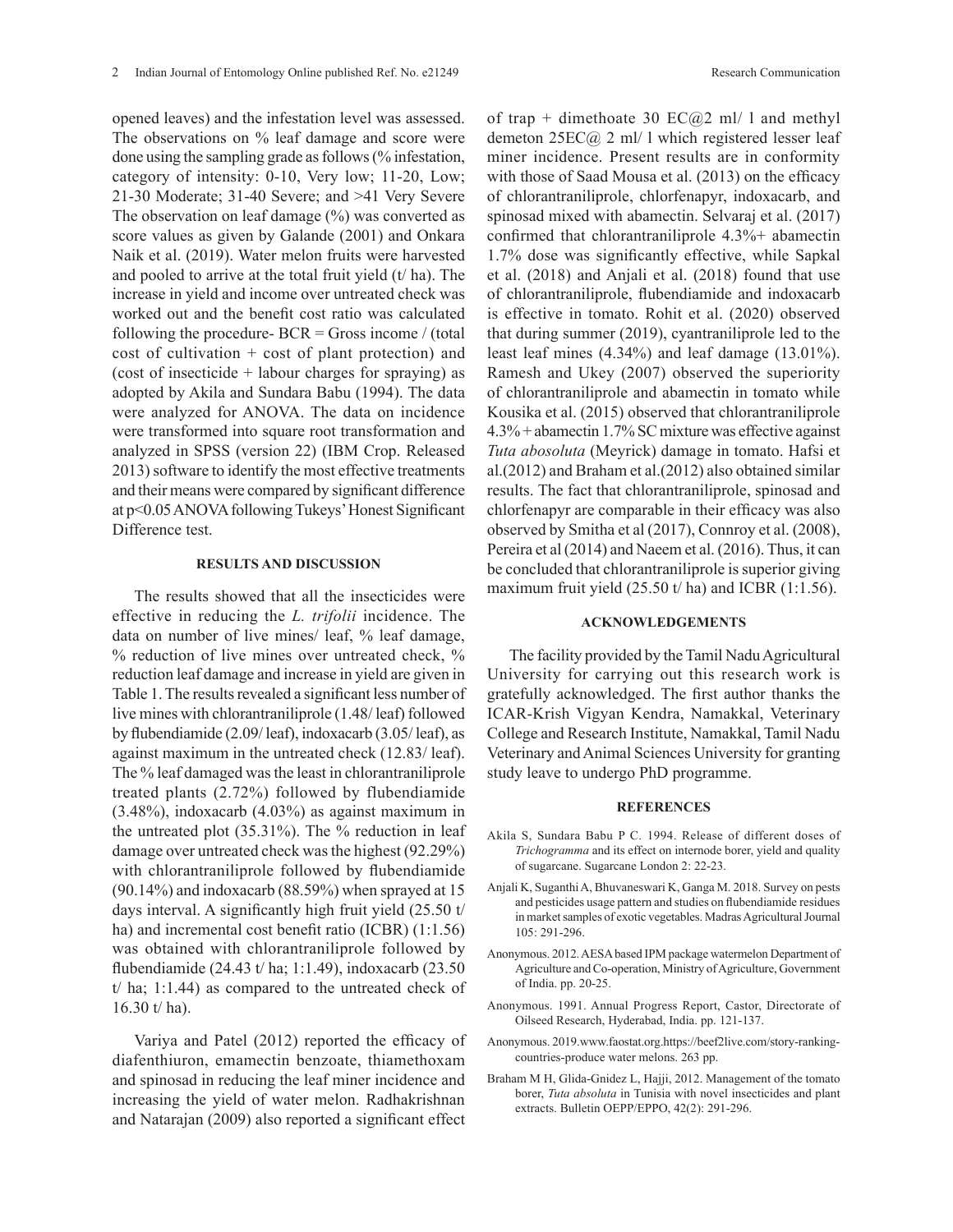| $\begin{bmatrix} 1 & 0 & 1 \\ 0 & 1 & 1 \end{bmatrix}$ $\begin{bmatrix} 1 & 0 & 1 \\ 1 & 1 & 0 \end{bmatrix}$ $\begin{bmatrix} 0 & 1 & 1 \\ 0 & 1 & 1 \end{bmatrix}$ $\begin{bmatrix} 0 & 1 & 0 \\ 0 & 1 & 0 \end{bmatrix}$ $\begin{bmatrix} 0 & 1 & 1 \\ 0 & 1 & 1 \end{bmatrix}$ $\begin{bmatrix} 0 & 1 & 1 \\ 0 & 1 & 1 \end{bmatrix}$<br>$\frac{1}{2}$<br>$\frac{1}{2}$ |
|-----------------------------------------------------------------------------------------------------------------------------------------------------------------------------------------------------------------------------------------------------------------------------------------------------------------------------------------------------------------------------|
|                                                                                                                                                                                                                                                                                                                                                                             |
| )                                                                                                                                                                                                                                                                                                                                                                           |
|                                                                                                                                                                                                                                                                                                                                                                             |
|                                                                                                                                                                                                                                                                                                                                                                             |
|                                                                                                                                                                                                                                                                                                                                                                             |
| u u u u u                                                                                                                                                                                                                                                                                                                                                                   |
| :                                                                                                                                                                                                                                                                                                                                                                           |
| ֚֚֬<br>;                                                                                                                                                                                                                                                                                                                                                                    |

| Treatments details                                                                                                       | Mean no.     | Mean no. of                                    | Mean of % leaf                                                                                                                                                 | $\frac{6}{6}$          | % reduction            | Category  | ****Fruit               | $\sqrt{6}$            | <b>ICBR</b>  |
|--------------------------------------------------------------------------------------------------------------------------|--------------|------------------------------------------------|----------------------------------------------------------------------------------------------------------------------------------------------------------------|------------------------|------------------------|-----------|-------------------------|-----------------------|--------------|
|                                                                                                                          | of live      | live mines / leaf                              | damage/plot                                                                                                                                                    | reduction              | of leaf                | ð         | yield                   | ncreasing             |              |
|                                                                                                                          | mines        | $(X \pm \text{SE})$ ***                        | $(X \pm \text{SE})$ ***                                                                                                                                        | of live                | damage                 | intensity | $(t/\$ ha               | yield over            |              |
|                                                                                                                          | / $leaf$     |                                                |                                                                                                                                                                | mines over             | over                   |           |                         | untreated             |              |
|                                                                                                                          | (PTC)        |                                                |                                                                                                                                                                | untreated              | untreated              |           |                         | $_{\rm check}$        |              |
|                                                                                                                          |              |                                                |                                                                                                                                                                | check                  | check                  |           |                         | (t/ha)                |              |
| T -Thiamethoxam 25% WG $@0.4g/1$                                                                                         | 10.65        | 3.33 $(1.83)$ $\pm$                            | 6.65(2.58)                                                                                                                                                     | 73.69                  | 81.17                  | Very low  | 19.93                   | 22.26                 | 1:1.23       |
|                                                                                                                          | (3.26)       | $0.77^{\circ}$                                 | 2.29 <sup>cd</sup>                                                                                                                                             | $(8.58)^{b}$           | $(9.01)$ <sup>od</sup> |           | $(4.46)$ <sup>def</sup> | $(4.72)^{f}$          |              |
| $\Gamma$ -Imidacloprid 17.8% SL @ 0.3ml/1                                                                                | 12.53        | $4.26(2.06)$ ±                                 | 7.70 $(2.77)$ ±                                                                                                                                                | 66.35                  | 78.20                  | Very low  | 18.50                   | 13.49                 | 1:1.13       |
|                                                                                                                          | (3.54)       | 0.78 <sup>d</sup>                              | 2.33de                                                                                                                                                         | $(8.15)^{\circ}$       | $(8.84)$ <sup>od</sup> |           | $(4.30)$ <sup>fg</sup>  | $(3.67)^{h}$          |              |
| T -Spiromesifen 22.9% SC $@$ 0.5ml/ l                                                                                    | 12.25        | 3.23 $(1.80)$ ±                                | 6.11 $(2.47)$ ±                                                                                                                                                | 74.48                  | 82.80                  | Very low  | 22.93                   | 21.93                 | 1.14         |
|                                                                                                                          | (3.50)       | 0.82 <sup>c</sup>                              | $2.37^{\circ}$                                                                                                                                                 | $(8.63)$ <sup>b</sup>  | $(9.10)$ <sup>bc</sup> |           | $4.79$ ) be             | $(4.68)^{f}$          |              |
| T-Diafenthiuron 50% WP $@$ 0.8g/1                                                                                        | 10.25        | 4.19 $(2.05)$ ±                                | 7.57 $(2.75)$ ±                                                                                                                                                | 66.9                   | 78.57                  | Very low  | 19.60                   | 20.24                 | 1.20         |
|                                                                                                                          | (3.20)       | 0.89 <sup>d</sup>                              | $2.40$ <sup>de</sup>                                                                                                                                           | $(8.18)^c$             | $(8.86)$ <sup>od</sup> |           | $(4.43)$ <sup>cfg</sup> | $(4.5)^{fg}$          |              |
| T-Thiacloprid 21.7% $SC@0.6$ ml/1                                                                                        | 11.92        | 3.09 $(1.76)$ ±                                | 6.77(2.60)                                                                                                                                                     | 75.59                  | 80.82                  | Very low  | 23.03                   | 41.28                 | 1:1.29       |
|                                                                                                                          | (3.45)       | $0.91^\circ$                                   | $2.43$ de                                                                                                                                                      | $(8.69)^{b}$           | $(8.99)$ <sup>od</sup> |           | (08.4)                  | $(6.42)^{c}$          |              |
| T -<br>Propargite 57% EC $@$ 1.25<br>ml/ l                                                                               | 13.25        | 4.30 $(2.07)$ =                                | 6.74(2.60)                                                                                                                                                     | 66.11                  | 80.91                  | Very low  | 21.50                   | 31.90                 | 1.31         |
|                                                                                                                          | (3.64)       | $0.92^{\rm d}$                                 | 2.45 <sup>od</sup>                                                                                                                                             | $(8.13)$ <sup>od</sup> | $(8.99)^e$             |           | $(4.64)$ <sup>cd</sup>  | $(5.65)^d$            |              |
| T Chlorantraniliprole18.5%SC@0.6ml/1                                                                                     | 10.13        | 1.48 $(1.22)$ $\pm$                            | 2.72(1.65)                                                                                                                                                     | 88.30                  | 92.29                  | Very low  | 25.50                   | 56.44                 | 1:1.56       |
|                                                                                                                          | (3.18)       | $0.93^{a}$                                     | $2.47^{a}$                                                                                                                                                     | $(9.4)^{a}$            | $(9.61)^{a}$           |           | $(5.05)^{a}$            | $(7.51)^{a}$          |              |
| $T$ -Flubendiamide39.35%SC@0.6 ml/1                                                                                      | 13.85        | 2.09 (1.44)±                                   | 3.48 $(1.86)$ ±                                                                                                                                                | 83.57                  | 90.14                  | Very low  | 24.43                   | 49.87                 | 1:1.49       |
|                                                                                                                          | (3.72)       | $0.92^{h}$                                     | $2.48^{ab}$                                                                                                                                                    | $(9.14)^a$             | $(9.49)^{a}$           |           | $(4.94)$ <sup>ab</sup>  | $(7.06)^{b}$          |              |
| T-Indoxacarb 14.5% $SC@0.65m1/1$                                                                                         | 12.67        | 3.05 $(1.75)$ ±                                | 4.03(2.01)                                                                                                                                                     | 75.90                  | 88.59                  | Very low  | 23.50                   | 44.17                 | 1.1.44       |
|                                                                                                                          | (3.56)       | 0.93 <sup>c</sup>                              | 2.50 <sup>b</sup>                                                                                                                                              | $(8.71)^{b}$           | $(9.41)$ <sup>ab</sup> |           | $(4.85)^{b}$            | $(6.65)^{\circ}$      |              |
| T -Fenazaquin 10% $EC@2m1/1$                                                                                             | 11.53        | 5.39 $(2.32)$ ±                                | 6.89 $(2.62)$ $\pm$                                                                                                                                            | 57.42                  | 80.48                  | Very low  | 19.50                   | 19.63                 | 1:1.19       |
|                                                                                                                          | (3.40)       | 0.94 <sup>t</sup>                              | $2.51$ <sup>de</sup>                                                                                                                                           | $(7.58)^e$             | (8.97 <sup>cd</sup> )  |           | $(4.42)$ <sup>efg</sup> | $(4.43)$ <sup>g</sup> |              |
| T -Chlorfenapyr $10\%$ EC@ $1$ ml/ $1$                                                                                   | 10.13        | 4.88(2.21)                                     | 6.79(2.61)                                                                                                                                                     | 61.45                  | 80.78                  | Very low  | 20.40                   | 25.15                 | 1.25         |
|                                                                                                                          | (3.18)       | $0.94^{\circ}$                                 | $2.53$ de                                                                                                                                                      | $(7.84)$ <sup>de</sup> | $(8.99)$ <sup>od</sup> |           | $(4.52)^{de}$           | $(5.01)$ <sup>e</sup> |              |
| T -Malathion 50% EC $@$ 1ml/1                                                                                            | 13.62        | 4.10 $(2.02)$ =                                | 8.24(2.87)                                                                                                                                                     | 67.61                  | 76.67                  | Very low  | 18.16                   | 11.41                 | 1:1.14       |
|                                                                                                                          | (3.69)       | 0.93 <sup>d</sup>                              |                                                                                                                                                                | $(8.22)^{\circ}$       | $(8.76)^{\circ}$       |           | $(4.26)$ <sup>g</sup>   | (3.38)                |              |
| T -Untreated check -water@ 5001/ha                                                                                       | 13.92        | $(3.58) \pm$<br>12.83                          | 35.31 (5.94)±                                                                                                                                                  |                        |                        | Severe    | 16.30                   |                       |              |
|                                                                                                                          | (3.73)       | 0.938                                          | $2.53$ <sup>f</sup>                                                                                                                                            |                        |                        |           | $(4.04)$ <sup>h</sup>   |                       |              |
| E                                                                                                                        |              | 640.54                                         | 354.94                                                                                                                                                         | 1609.82                | 770.15                 |           | 731.63                  | 1225.09               |              |
| $\sim$                                                                                                                   | *NS          | $*$ $*$ $<$ 0.000                              | $*$ $<$ 0.000                                                                                                                                                  |                        | $*$ $*$ $<$ 0.000      |           |                         |                       | $\mathbf{I}$ |
|                                                                                                                          |              |                                                |                                                                                                                                                                | $**$ <0.000            |                        |           | **<0.023                | $**$ <0.000           |              |
| SD                                                                                                                       | ı            | 2.77                                           | 8.26                                                                                                                                                           | 21.57                  | 1.75                   | I.        | 2.72                    | 16.37                 |              |
| SE                                                                                                                       | $\mathbf{r}$ | 0.77                                           | 2.29                                                                                                                                                           | 5.98                   | 0.51                   |           | 1.34                    | 4.54                  |              |
| PTC-Pre treatment count,                                                                                                 |              |                                                | *NS - Non significant, F= F value of Tukeys Test, P=statistically significance, ICBR-Incremental cost benefit ratio; SE- Standard Error, **Highly significant, |                        |                        |           |                         |                       |              |
| SD-Standard deviation, **** Sale price of watermelon fruit<br>column, means followed by common letter(s) not significant |              | ly different (Tukey HSDs test at $_p=0.05\%$ ) | was Rs.5.00 per kg, *** Each value is the mean of three replications; Figures in parentheses square root transformed values; In a                              |                        |                        |           |                         |                       |              |
|                                                                                                                          |              |                                                |                                                                                                                                                                |                        |                        |           |                         |                       |              |

Efficacy of insecticides against American serpentine leaf miner *Liriomyza trifolii* (Burgess) in water melon 3 Sankar C et al.